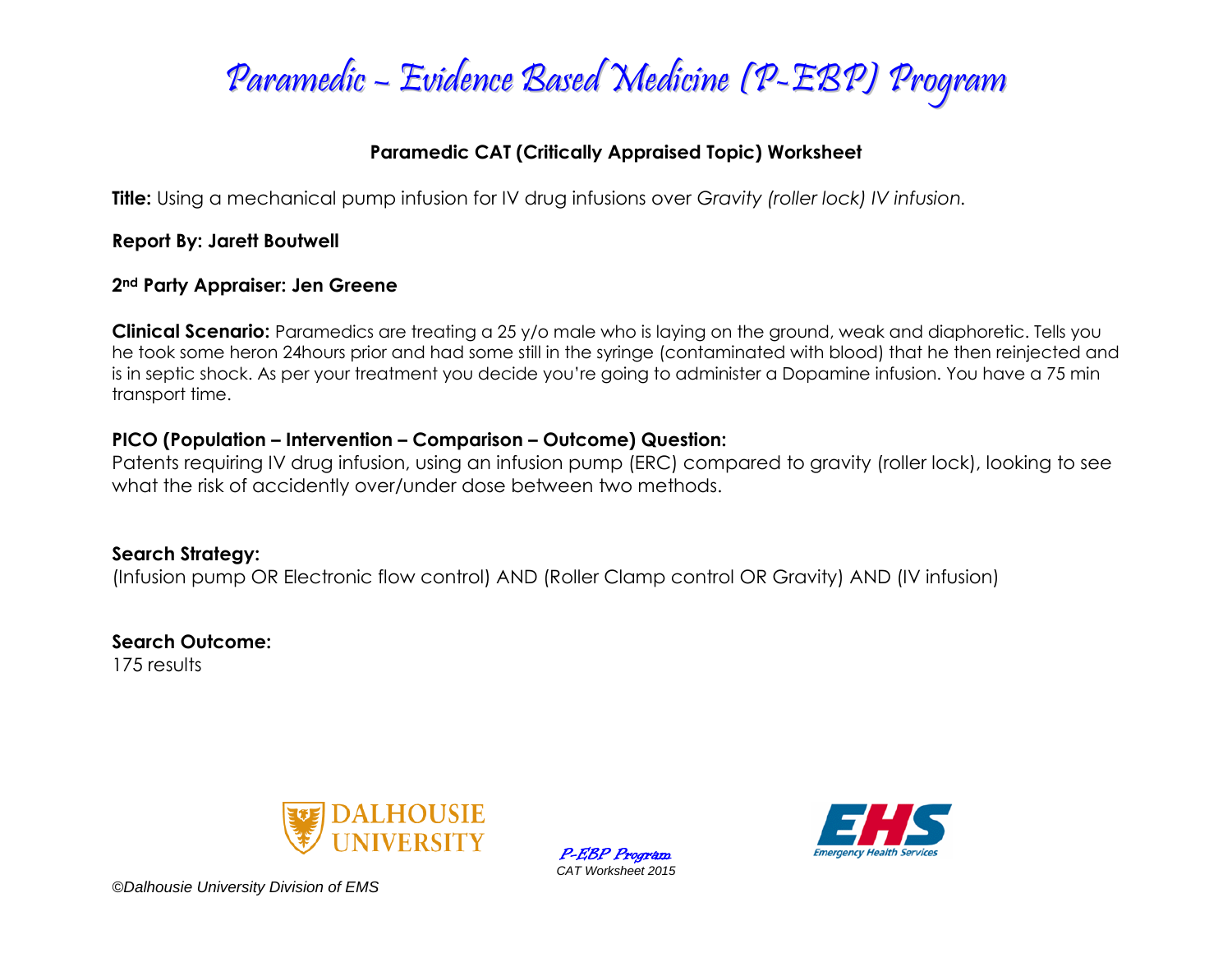# Paramedic – Evidence Based Medicine (P-EBP) Program

| <b>Relevant Papers:</b> |                                                                                                                      |                                                                                 |                                |                                                                                                                                                                                                                                                                                                                                              |                                                                                                                                                                                                                                                                                                                                                                                                              |
|-------------------------|----------------------------------------------------------------------------------------------------------------------|---------------------------------------------------------------------------------|--------------------------------|----------------------------------------------------------------------------------------------------------------------------------------------------------------------------------------------------------------------------------------------------------------------------------------------------------------------------------------------|--------------------------------------------------------------------------------------------------------------------------------------------------------------------------------------------------------------------------------------------------------------------------------------------------------------------------------------------------------------------------------------------------------------|
| AUTHOR, DATE            | POPULATION:<br>SAMPLE<br><b>CHARACTERISTICS</b>                                                                      | <b>DESIGN (LOE)</b>                                                             | <b>OUTCOMES</b>                | <b>RESULTS</b>                                                                                                                                                                                                                                                                                                                               | STRENGTHS/<br>WEAKNESSES                                                                                                                                                                                                                                                                                                                                                                                     |
| Rooker J. 2007          | 25 patents in Inpatient<br>hospital settings. (12)<br>male with a 70y/o<br>median age)<br>214 IL begs of IV infusion | Prospective<br>observation with<br>retrospective<br>control group<br>$-LOE$ 1-2 | Accuracy and proper<br>dosage. | 44% of infusions were used<br>with Gravity. 56% used<br>with Infusion Pump.<br>Accurate: 39% with pump,<br>21% Gravity.<br>Too Slow: 57% with Pump,<br>69% gravity<br>Too Fast: 4% with pump,<br>10% gravity.<br>$P = 0.025$<br>Training on the Infusion<br>pumps with nursing staff<br>would see an increase in<br>accuracy with the pumps. | Low number of<br>participants, large<br>number of studies, In<br>a controlled<br>environment, over the<br>course of 1 month.<br>Was found that those<br>studies used in the<br>ward with more<br>pumps were most<br>accurate with the<br>pump as oppose to<br>those who don't have<br>a large number of<br>pumps.<br>Weakness, doesn't<br>say how many nursing<br>staff were used to<br>conducted the study. |
| <b>Bivins B. 1980</b>   | 448 patents requiring<br>surgical admission and<br>an IV infusion,<br>700 total infusions<br>conducted.              | Prospective with<br>control group<br>$-LOE$ 1                                   | Accuracy and easy<br>and cost  | 46% were roller clamp,<br>54% were Pump.<br>Errors: Gravity 56.65%,<br>Pump error only 7.83%.<br>P < .0001<br>Cost:<br>Non ICU: Roller clamp<br>\$16.37. Pump \$13.49*,<br>$p = 0.08$                                                                                                                                                        | Large Number of<br>participants. All done<br>at the same hospital<br>and same floor, over<br>the course of two 6<br>week periods. Large<br>difference in numbers<br>so there was an<br>obvious difference<br>between the pump                                                                                                                                                                                |



P-EBP Program *CAT Worksheet 2015*

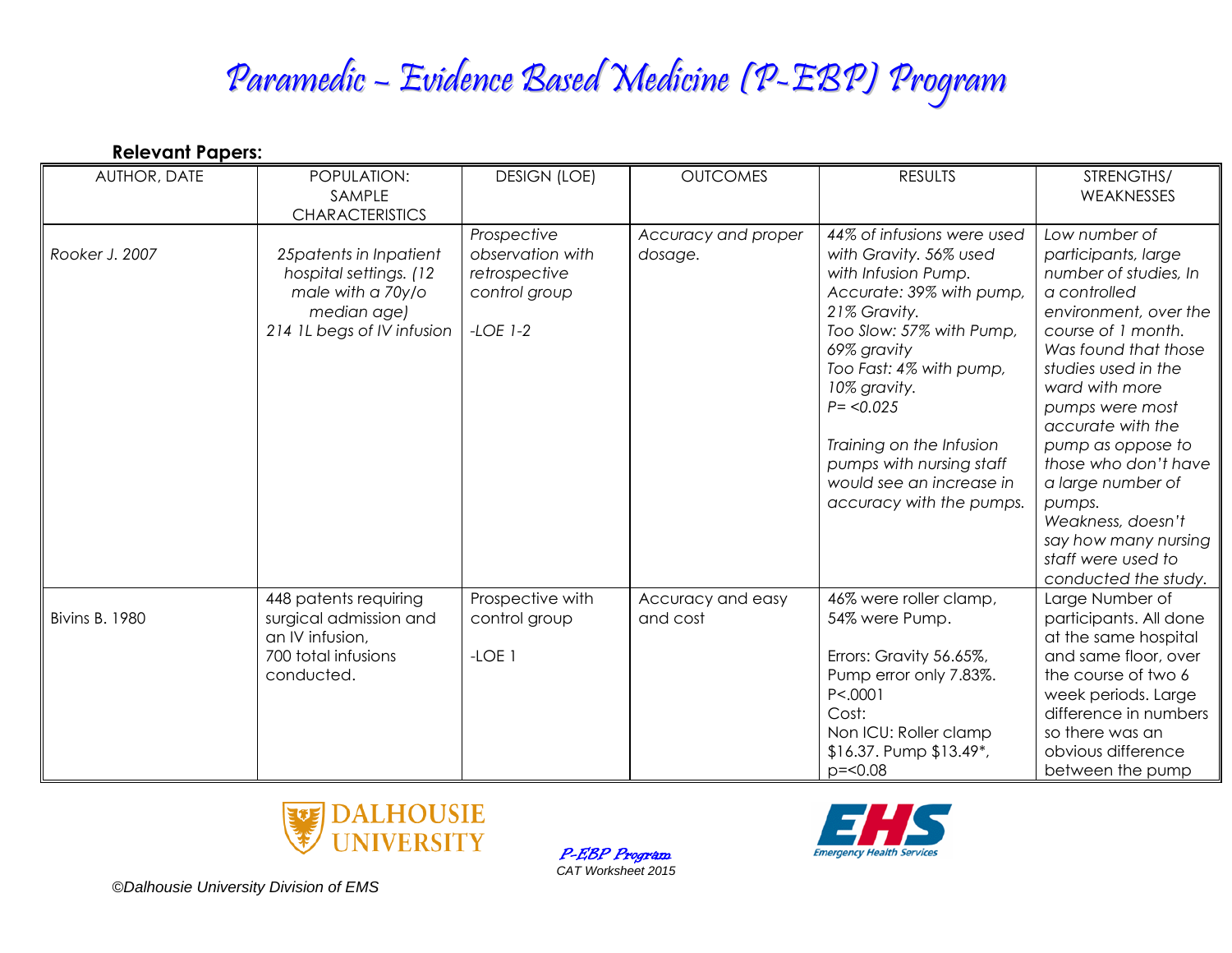## Paramedic – Evidence Based Medicine (P-EBP) Program

|  | ICU: roller: \$27.93, Pump<br>$$19.60*$<br>*this is not counting the<br>cost of \$1000 per unit.<br>Based on the useful life of<br>greater then 5000patient,<br>this is about \$0.20 per<br>patient | and roller clamp<br>Weakness: Does not<br>state on report if<br>errors were too fast or<br>too slow. |
|--|-----------------------------------------------------------------------------------------------------------------------------------------------------------------------------------------------------|------------------------------------------------------------------------------------------------------|
|--|-----------------------------------------------------------------------------------------------------------------------------------------------------------------------------------------------------|------------------------------------------------------------------------------------------------------|

### **Comments:**

-There are lots of variables that can determine the drip rate using roller control such as height above the pt and if it is being bounced around.

-While there are no studies that have been done prehospital, services such as Island EMS on PEI have adopted the Baxter Control-A-Flo as a cheaper alternative to pumps. And Alberta Health Services has started to outfit ambulances with Smart pumps, and those that aren't have been equipped with a Control a Flo. These are rather scary results that were done in a controlled hospital setting and not in the back of an ambulance going down the road

**Consider:** One thing that that can be considered is that there is a price attached to having a pump on each unit in prehospital. There is alternatives to the use of pumps such as the plastic flow control "Baxter Control-A-Flo that can assist in preventing accidently over infusion. These products also aren't completely accurate as there is "plastic seep" but are a lot more accurate then counting drops.



P-EBP Program *CAT Worksheet 2015*